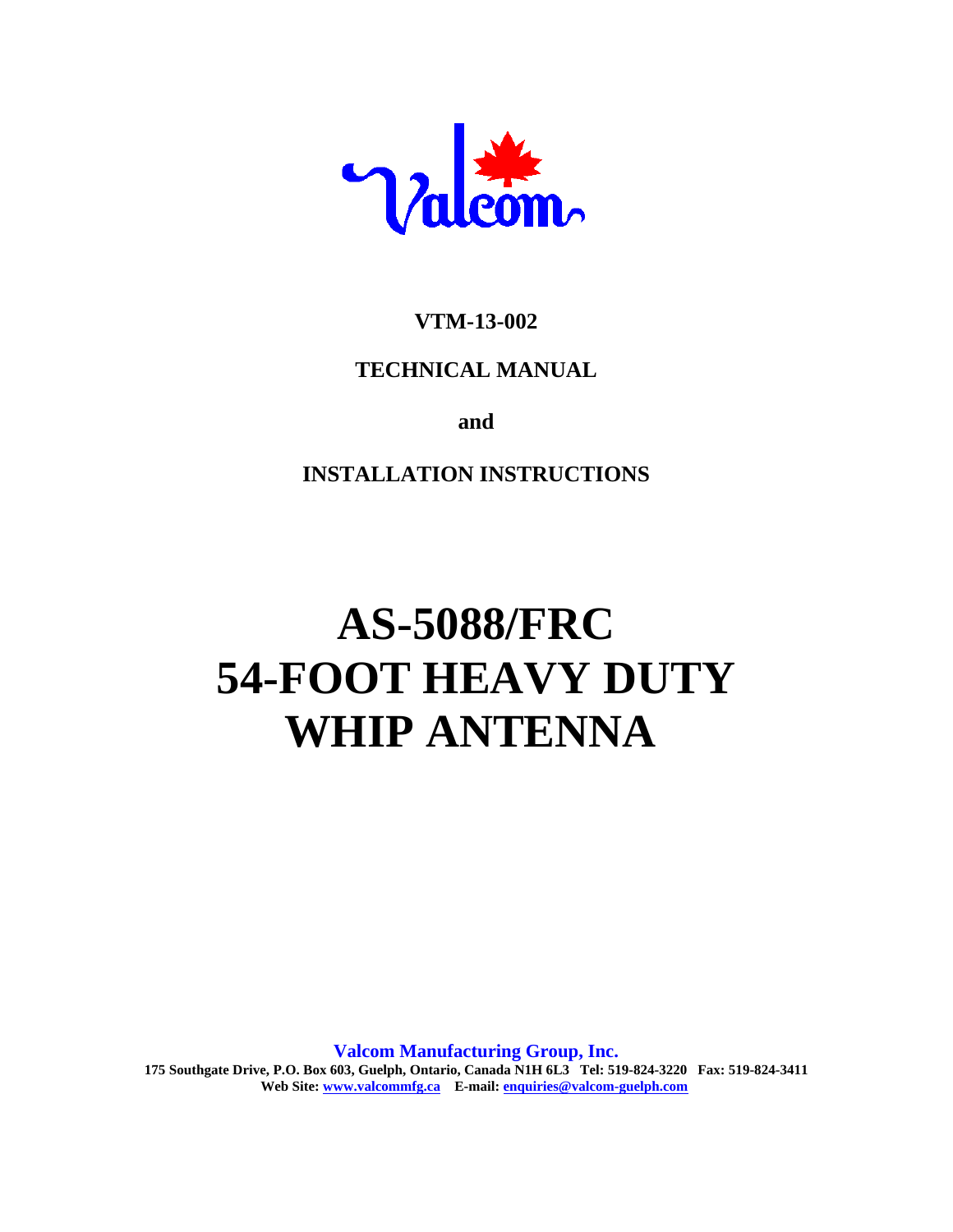| <b>REVISION SHEET</b> |
|-----------------------|
|-----------------------|

| <b>Description</b> | <b>Date</b>       |
|--------------------|-------------------|
| Original Issue     | 20 September 2013 |
|                    |                   |
|                    |                   |
|                    |                   |
|                    |                   |
|                    |                   |
|                    |                   |
|                    |                   |
|                    |                   |
|                    |                   |
|                    |                   |
|                    |                   |
|                    |                   |
|                    |                   |
|                    |                   |
|                    |                   |
|                    |                   |
|                    |                   |
|                    |                   |
|                    |                   |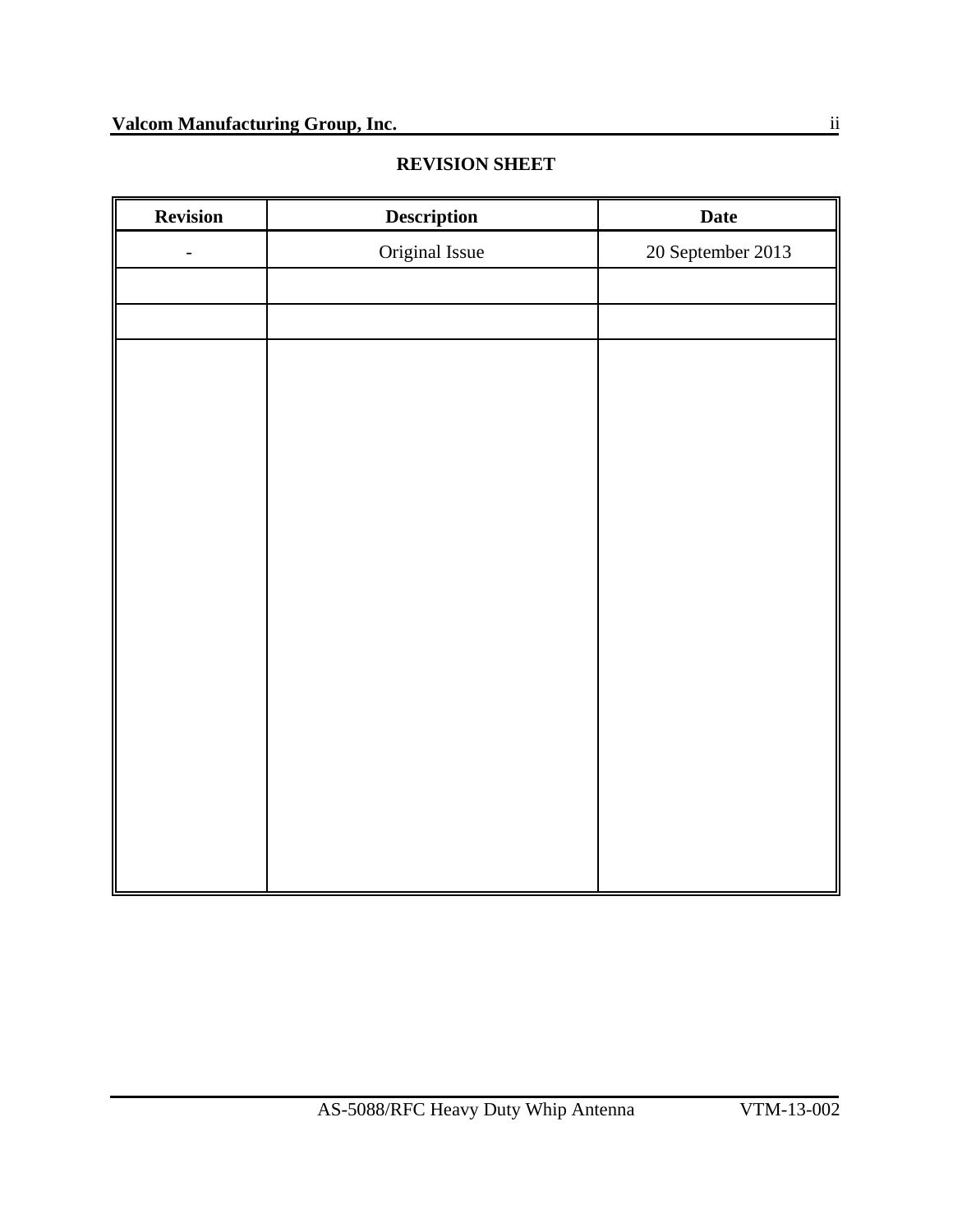## **TABLE OF CONTENTS**

# **1.0 AS-5088/FRC INFORMATION**

| 1.1  |                                 |  |
|------|---------------------------------|--|
| 1.2. |                                 |  |
| 1.3  |                                 |  |
| 1.4  |                                 |  |
| 1.5  |                                 |  |
| 1.6  |                                 |  |
| 1.7  |                                 |  |
|      | <b>2.0 INSTALLATION</b>         |  |
| 2.1  |                                 |  |
| 2.2  |                                 |  |
| 2.3  |                                 |  |
|      | <b>3.0 PARTS LIST</b>           |  |
|      |                                 |  |
|      | <b>4.0 QUICK REFERENCE DATA</b> |  |
|      |                                 |  |
|      |                                 |  |
|      |                                 |  |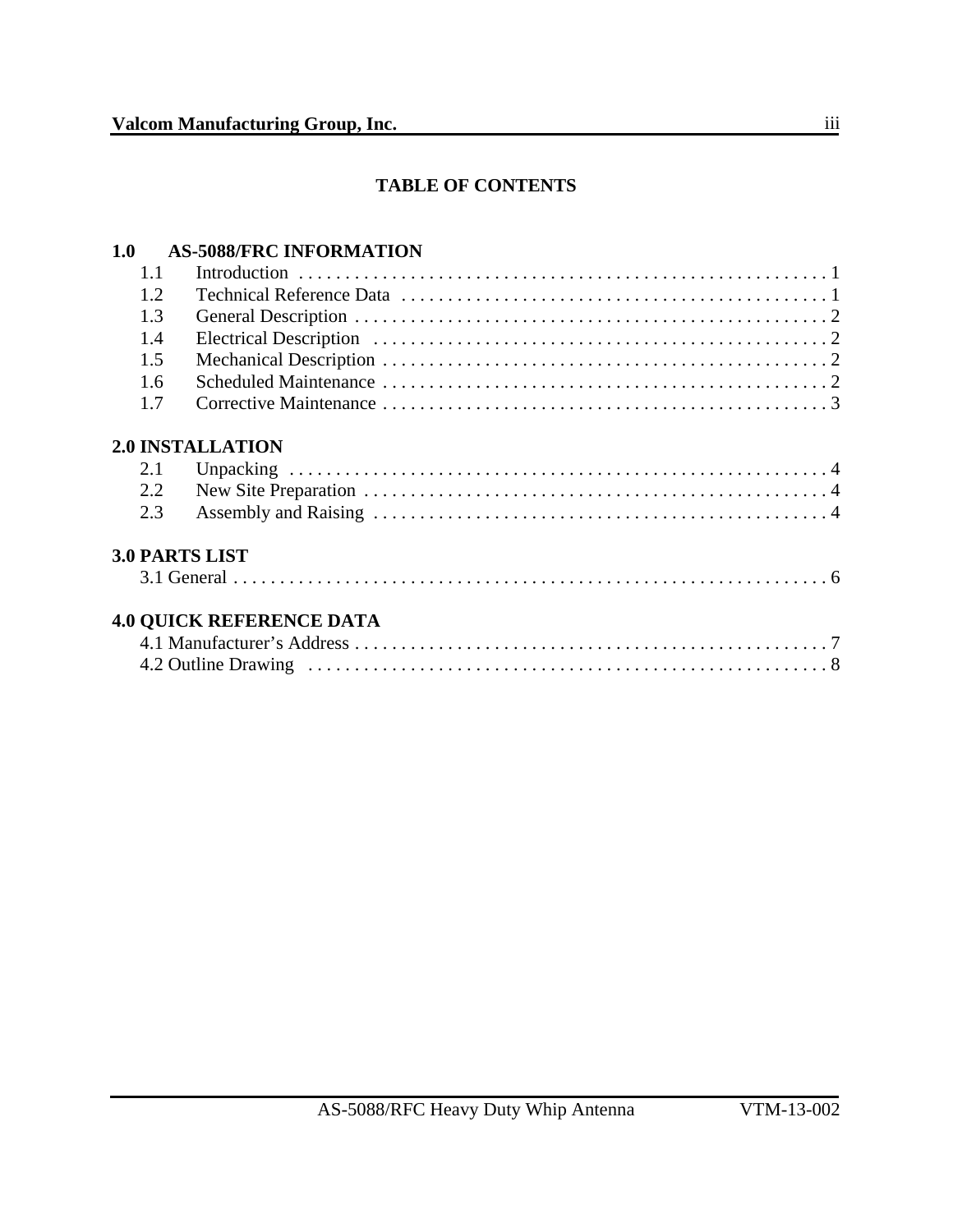# **1.0 AS-5088/FRC INFORMATION**

#### **1.1 Introduction**

This section describes the electrical and mechanical properties of the AS-5088/FRC fibreglass whip antenna. Information necessary to install, operate and maintain the antenna system is covered in the sections to follow.

#### **1.2 Technical Reference Data**

| <b>Mechanical Properties</b>                                                                                                 |                                                                                                  |  |  |  |
|------------------------------------------------------------------------------------------------------------------------------|--------------------------------------------------------------------------------------------------|--|--|--|
| <b>Top Section Length</b><br>18.0 feet (5.49 meter)                                                                          |                                                                                                  |  |  |  |
| <b>Middle Section</b>                                                                                                        | 18.5 feet (5.67 meter)                                                                           |  |  |  |
| <b>Base Section Length</b>                                                                                                   | 17.5 feet (5.33 meter)                                                                           |  |  |  |
| <b>Typical Assembly Length</b>                                                                                               | 54.3 feet (16.6 meter)                                                                           |  |  |  |
| Weight                                                                                                                       | Approximately 251 lbs (114 kg)                                                                   |  |  |  |
| <b>Conductor Material</b>                                                                                                    | Copper wire and strips embedded in the fiberglass and<br>thermo-setting epoxy resin composite    |  |  |  |
| Finish<br>Polyurethane paint                                                                                                 |                                                                                                  |  |  |  |
| <b>Mounting Position</b>                                                                                                     | Vertical                                                                                         |  |  |  |
| <b>Base Diameter</b>                                                                                                         | 17.5 inches (43.75 cm)                                                                           |  |  |  |
| <b>Mounting Hole Diameter</b>                                                                                                | $0.718$ inches $(1.79$ cm)                                                                       |  |  |  |
| <b>Joints</b>                                                                                                                | Bronze ferrule C/W locking screw                                                                 |  |  |  |
| 12 holes equally spaced on a 14.625 inch (36.56 cm)<br><b>Mounting Holes Dimensions</b><br>diameter bolt circle              |                                                                                                  |  |  |  |
| <b>Storage Temperature</b><br>-95 $\rm{^{\circ}C}$ to +70 $\rm{^{\circ}C}$ (-140 $\rm{^{\circ}F}$ to +158 $\rm{^{\circ}F}$ ) |                                                                                                  |  |  |  |
| <b>Operating Temperature</b>                                                                                                 | -50°C to +65°C (-76°F to +140°F)                                                                 |  |  |  |
| <b>Wind Loading Test</b>                                                                                                     | Up to $150$ mph $(240 \text{ km/hr})$ relative                                                   |  |  |  |
| <b>Abrasion Resistance</b>                                                                                                   | Very good                                                                                        |  |  |  |
| <b>Water absorption</b>                                                                                                      | After 24 hours immersed: 0.2%<br>After 48 hours immersed: 0.6%<br>After 168 hours immersed: 2.0% |  |  |  |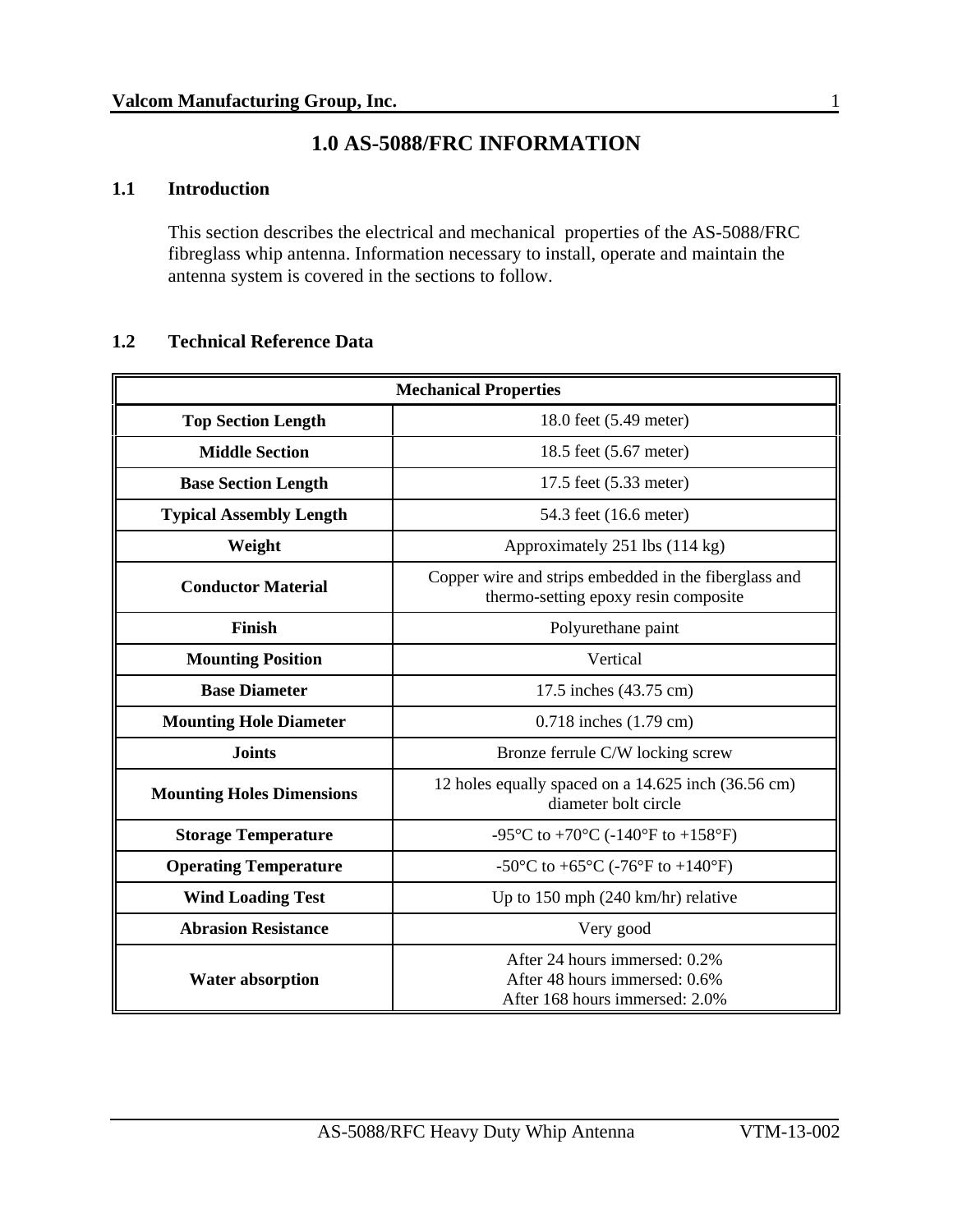| <b>Electrical Properties</b>    |                                                 |  |
|---------------------------------|-------------------------------------------------|--|
| <b>Frequency Range</b>          | 0.6 MHz to 30 MHz (with tuner)                  |  |
| <b>Resonant Frequency</b>       | 4.0 MHz (nominal)                               |  |
| <b>Power Rating</b>             | 10kW (average), 20kW (PEP) from 2 MHz to 30 MHz |  |
| <b>Dry Withstanding Voltage</b> | $25 \text{ kV}$                                 |  |
| <b>Electrical Length</b>        | 32.8 feet $(16.1 \text{ m})$                    |  |

#### **1.3 General Description**

The AS-5088/FRC Heavy Duty Whip Antenna is specifically designed to the strict requirements of the Canadian Navy and the world's best antenna in its class.

#### **1.4 Electrical Description**

The Valcom, AS-5088/FRC model, is a field proven 54-foot (16.6 m) epoxy fibreglass antenna. It is capable of operating with an average power of up to 10 kW (20 kW peak power) over the frequency range of 2 MHz to 30 MHz.

#### **1.5 Mechanical Description**

**Top-Section.** The top-section is a hollow, tapered cylinder made of circumferentially and longitudinally wound fibreglass filaments using a thermosetting epoxy resin matrix. Copper strips are embedded in the composite and are secured at the top end to a hemispherical corona ball and at the bottom end to a female threaded ferrule. The surface is sanded to a smooth finish, then it is primed and painted with a polyurethane surface coating.

**Middle-Section.** The middle-section is a hollow, tapered cylinder made of circumferentially and longitudinally wound fibreglass filaments using a thermosetting epoxy resin matrix. Copper strips are embedded in the composite and are secured at the top end to a male threaded ferrule and at the bottom end to a female threaded ferrule. The surface is sanded to a smooth finish, then it is primed and painted with a polyurethane surface coating.

**Base-Section.** The base-section is constructed and finished in the same fashion as for the top and middle sections, except that the diameter expands out to meet the mounting base. Embedded copper conductors are connected to the threaded male ferrule at the top and to a conducting ring near the bottom. The side feed terminal extends from the bottom ring to the surface of the antenna approximately 18.0 inches from the bottom of the base flange. The base can withstand a flash-over voltage of 25 kV.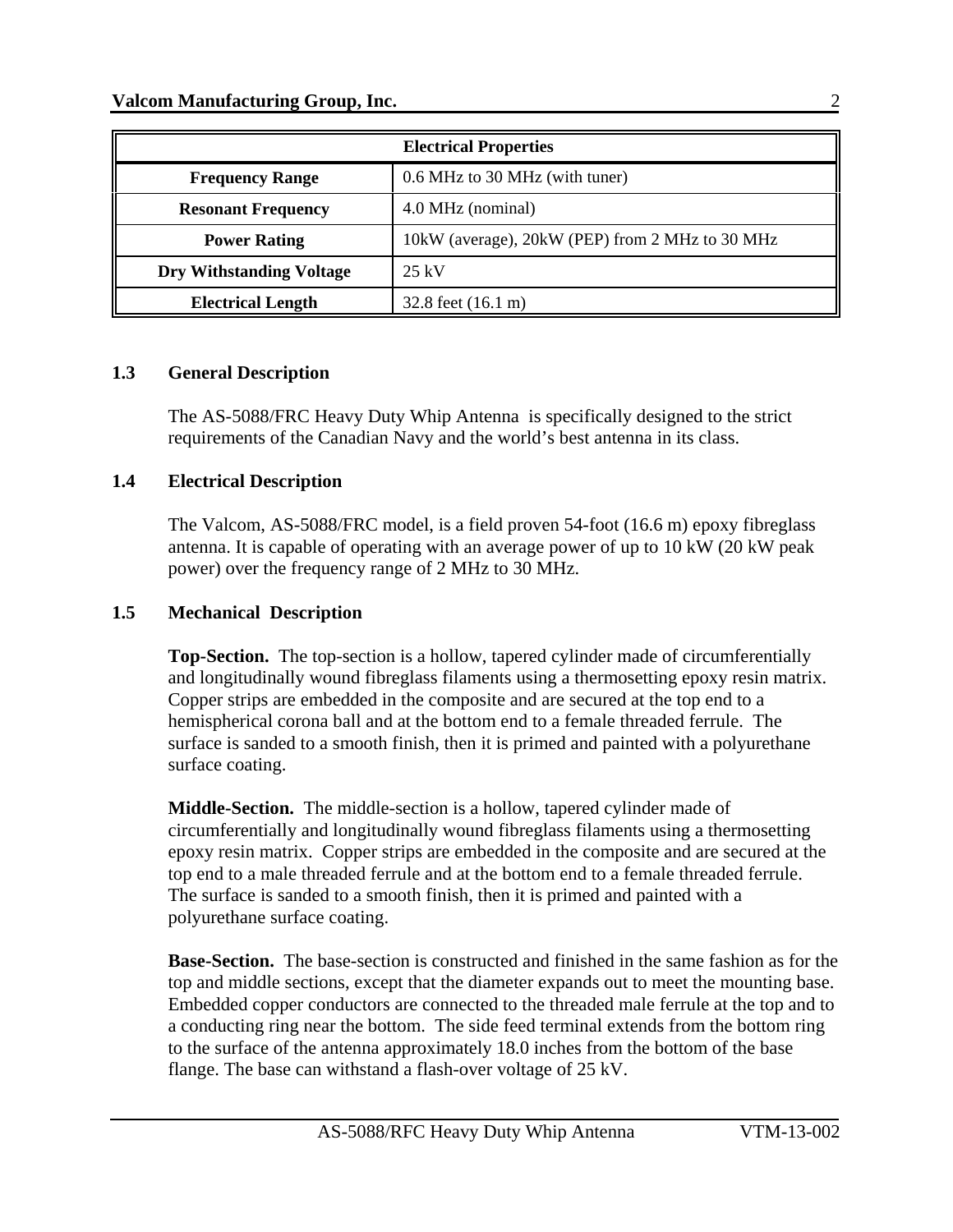#### **1.6 Scheduled Maintenance**

The antenna is virtually maintenance free. The external finish is a polyurethane two part compound paint. The minimum finish life before showing signs of deterioration should be at least ten years under normal climate condition.

 When used in salt-water environments, it is recommended to wash the antenna base with fresh water to remove any build-up of dried salt residue. This should be performed on a monthly basis or after prolonged exposure to sea-spray.

Use a small wire brush to clear any debris from the drain groove found in the bottom of the antenna base.

All threaded hardware, including the base mounting bolts, the set-screws at the joint and the input power connection should be inspected for signs of damage and to ensure proper tightness (suggested torque settings can be found on pages 8 and 9). In most cases a quick visual inspection is all that is required. This must be performed on a monthly basis or whenever practical.

#### **1.7 Corrective Maintenance**

Generally, no corrective maintenance is possible or required. If one section is severely damaged, it must be replaced by a new section. Workshops having experience in handling epoxy fibreglass composite structures may attempt the repair of minor surface damage if practicable.

#### **NOTE**

DO NOT USE LEAD BASE PAINT TO TOUCH-UP OR REPAINT THE ANTENNA. USE ONLY EPOXY BASE PAINT.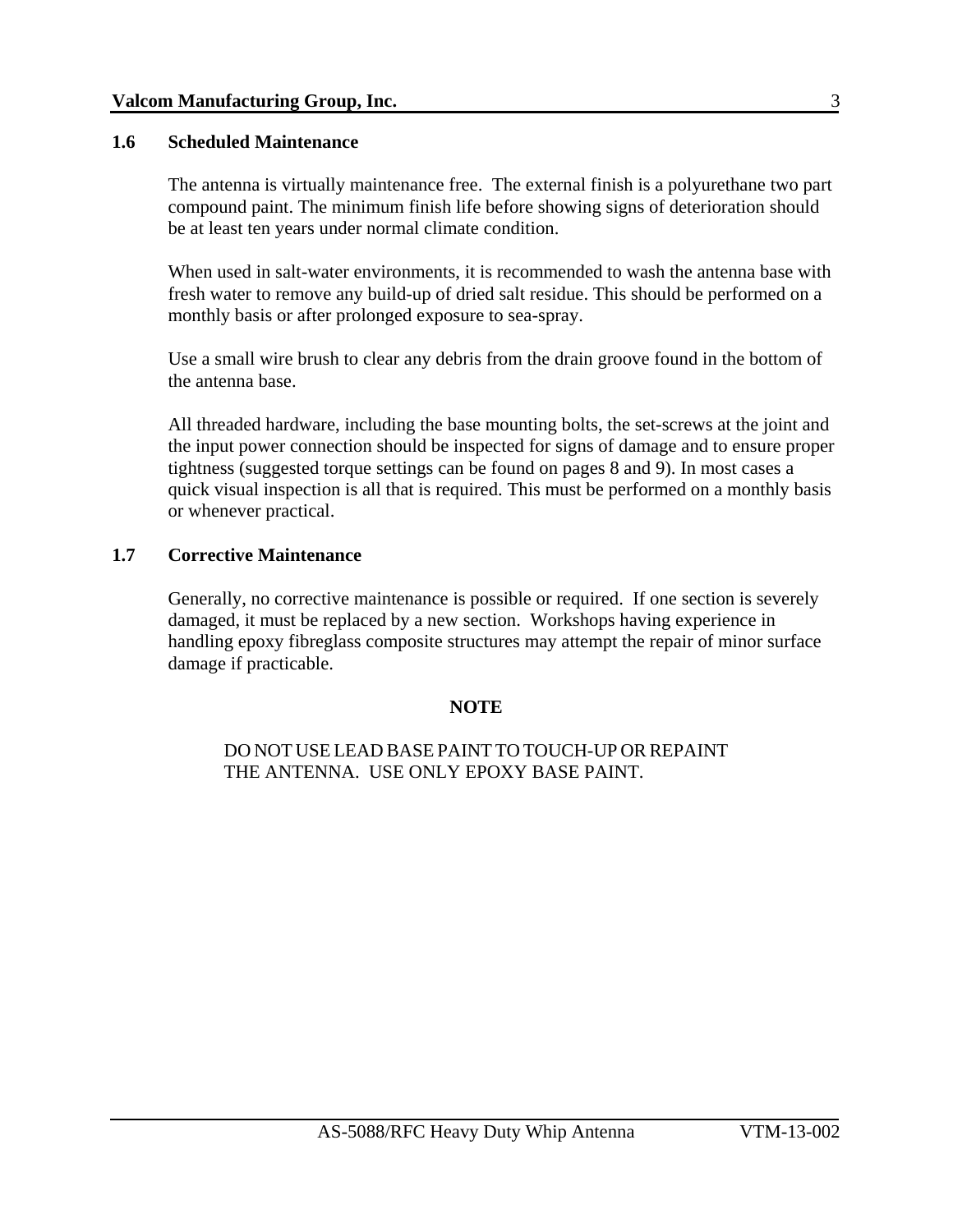#### **2.0 INSTALLATION**

#### **2.1 Unpacking**

Open the shipping crates and remove the antenna sections. Remove all packing material including the male ferrule protector on the antenna section. The AS-5088/FRC antenna, as shipped, consists of the items listed in Table 3.1. Check that all of the items are present and in good condition.

#### **2.2 New Site Preparation**

Check to see that the underside of the steel base plate at the site is free of cables and other obstructions.

#### **2.3 Assembly and Installation of Antenna on the Site**

The following steps should be followed to assemble the AS-5088/FRC Heavy Duty Naval Whip antenna.

- (1) Obtain four saw horses or other supports that will hold the complete antenna horizontally at a convenient working height and place them in the assembly area. The assembly area must be a cleared working space approximately 60 feet long and 20 feet wide.
- (2) Support the base section (Item 1, Table 3.1) on two of the saw horses.
- (3) Support the middle section (Item 2, Table 3.1) on the other two saw horses so that the two sections lie in the same straight line.
- (4) Make sure the threads of the male and female ferrule on the base and top sections are clear of foreign material and not damaged.
- (5) Assemble the second antenna section onto the base section and tighten to align the arrows (if applied) at the joint using the strap wrench supplied (Item 4, Table 3.1). Install the set-screws and seal with the sealant provided (items 5 and 7). A final torque between 65-85 in-lbs is acceptable for the set-screws.
- (6) Use two additional (or remove two of the saw horses supporting the base and middle sections) and use them to support the top section in line with the other two sections.
- (7) Make sure the threads of the male and female ferrule on the base and top sections are clear of foreign material and not damaged.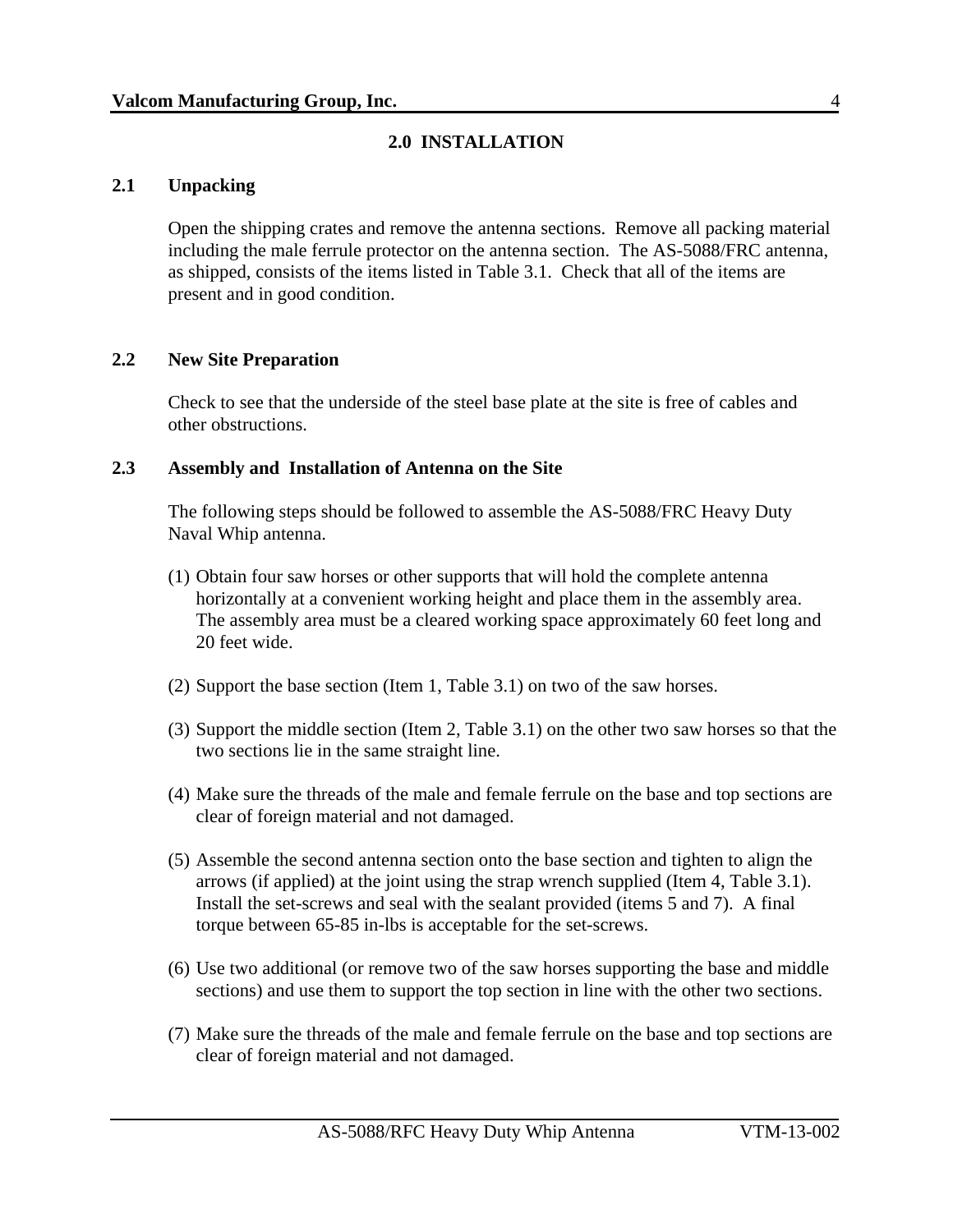- (8) Assemble the top antenna section onto the middle section and tighten to align the arrows (if applied) at the joint using the strap wrench supplied (Item 4, Table 3.1). Install the set-screws and seal with the sealant provided (items 5 and 7). A final torque between 65-85 in-lbs is acceptable for the set-screws.
- (9) The antenna is now ready to be raised to its final position. Raise antenna into position using a gin pole and winch or a bucket truck or a crane.
- (10) Once the antenna is in the vertical position, secure the antenna to its mounting plate with using eight 5/8-11 hex head cap screws (not provided), along with two flat-washers, a split-lock-washer and a nut. Bolt length will need to be determined by the installing activity. A final torque between 90-100 ft-lbs is acceptable for the bolts.
- (11) Connect a suitable feedline wire from the antenna coupler to the feed point of the antenna.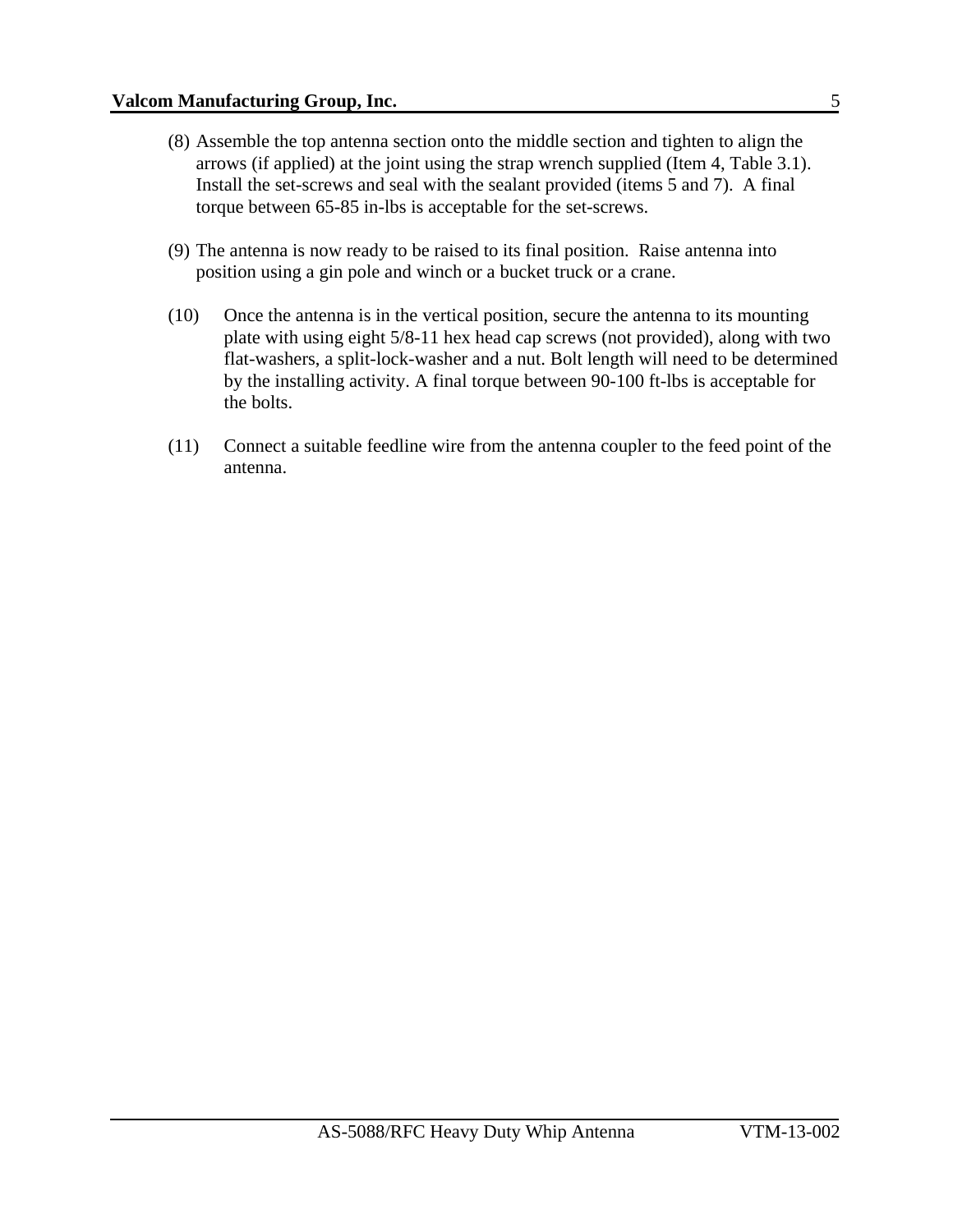### **3.0 PARTS LIST**

### **3.1 General**

A list of parts shipped with Valcom AS-5088/FRC whip antenna appears in Table 3.1.

| Item No.       | <b>Part Number</b> | <b>Description</b>                                       | Qty | <b>Notes</b> |
|----------------|--------------------|----------------------------------------------------------|-----|--------------|
|                |                    | Base Section (AS-5088/FRC)                               |     |              |
| $\overline{2}$ |                    | <b>Middle Section</b>                                    |     |              |
| 3              |                    | Top Section                                              |     |              |
| $\overline{4}$ |                    | <b>Strap Wrench</b>                                      |     |              |
| 5              |                    | Set Screw Kit                                            |     |              |
| 6              |                    | Hex Key                                                  |     |              |
| 7              |                    | <b>Silicone Sealant</b>                                  |     |              |
| 8              |                    | <b>Technical Manual and Installation</b><br>Instructions |     |              |

**Table 3.1** - List of Parts for the AS-5088/FRC Whip Antenna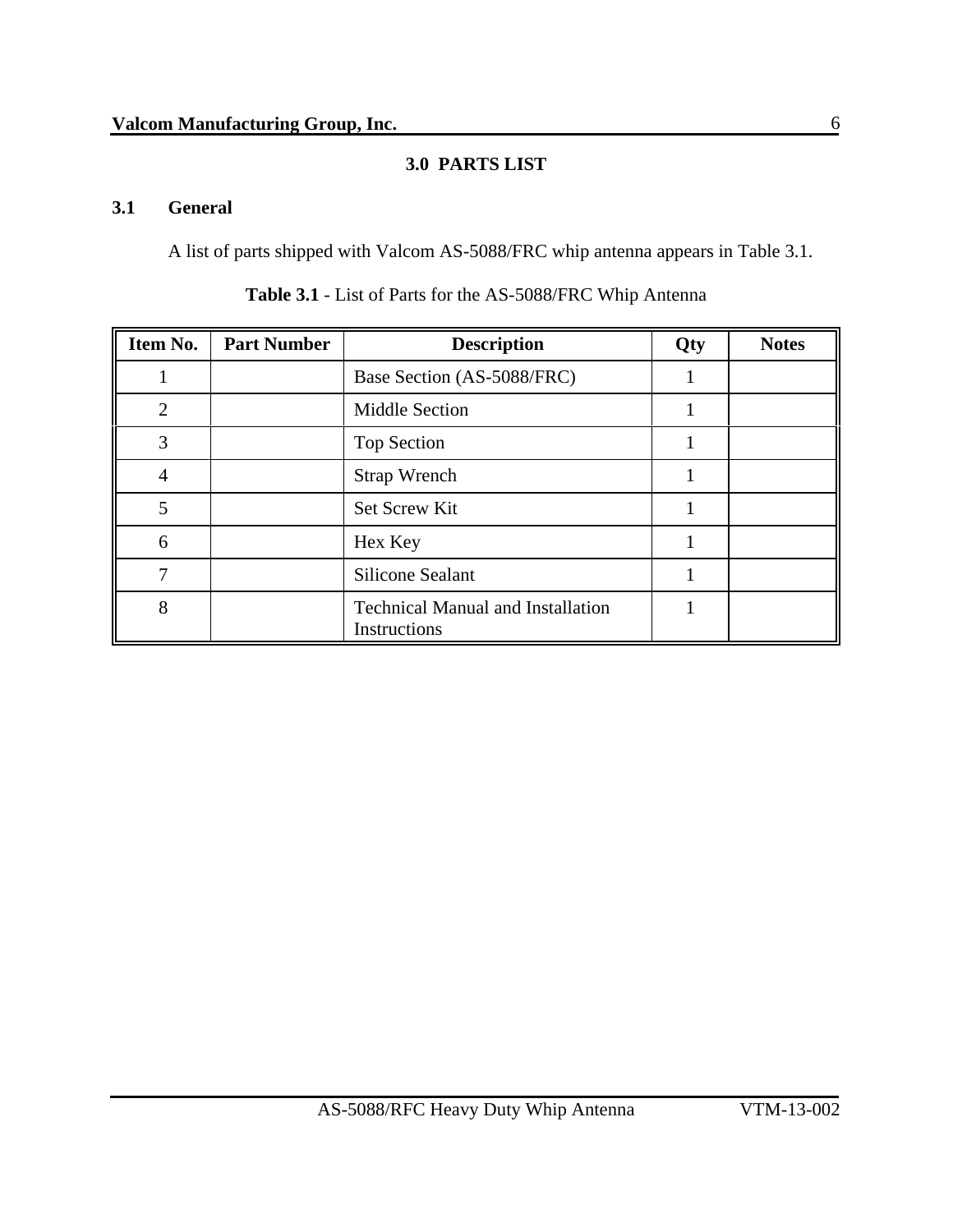#### **4.0 QUICK REFERENCE DATA**

#### **4.1 Manufacturer's Address**

Valcom Manufacturing Group, Inc. P.O. Box 603 Guelph, Ontario Canada N1H 6L3

#### Postal address: Shipping address:

Valcom Manufacturing Group, Inc. 175 Southgate Drive Hanlon Industrial Park Guelph, Ontario Canada N1G 3M5